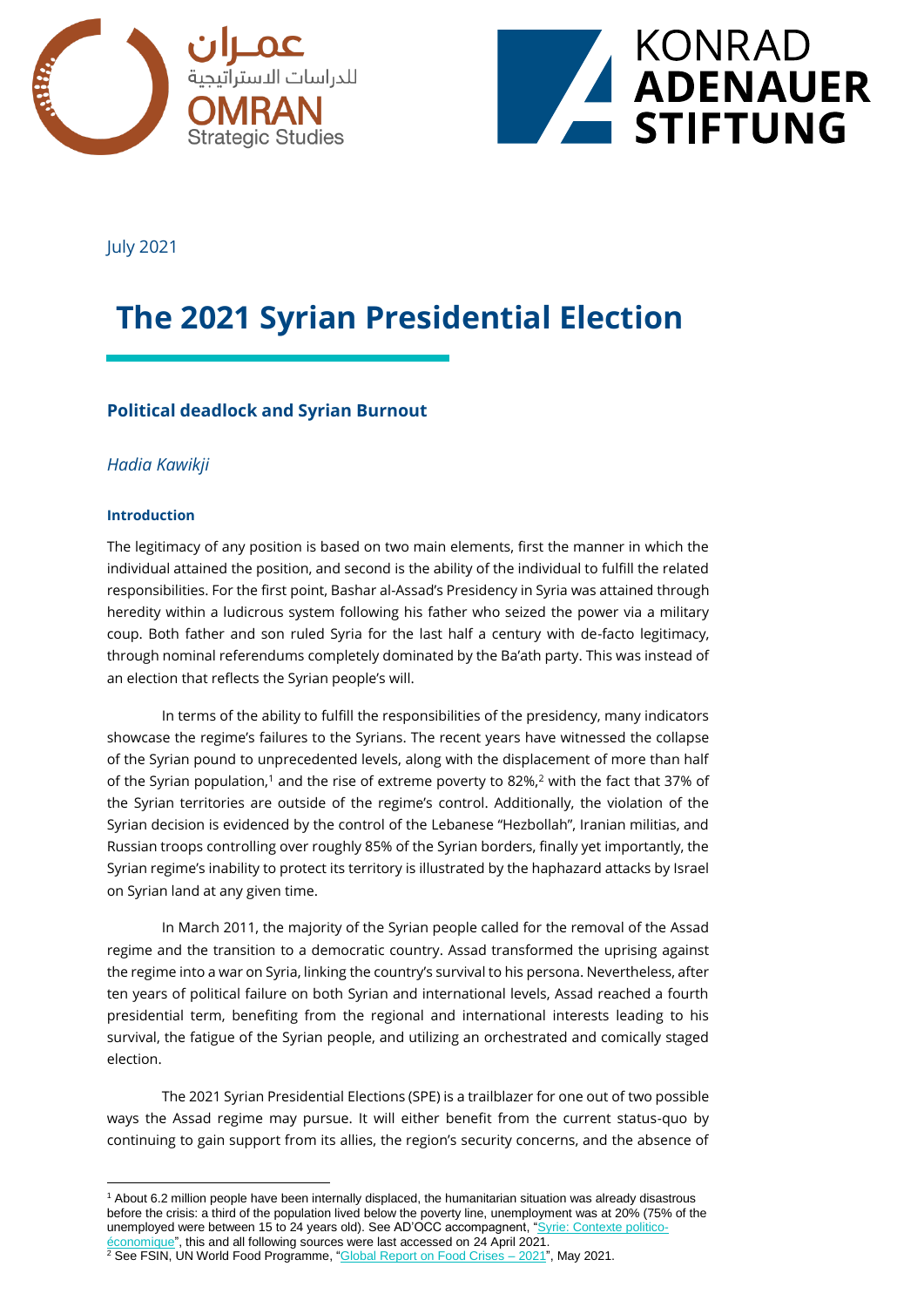genuine international pressure for a political solution. Alternatively, the regime may continue to use the "structural security approach" to deter all opponents, especially after the 2021 SPE was held without another party being able to establish itself in Syria, and to seek power even in the face of complete contradiction to democracy and peace.

However, the 2021 SPE exhibits violations of international law as a unilateral action that is not a part of the political process established under United Nations Security Council Resolution 2254 (in 2015). Further, it violates the International Covenant on Civil and Political Rights "ICCPR" by imposing legislative and oppressive political restrictions that exclude millions of Syrians from participation. This is in addition to the absence of a safe and neutral environment, and a neglect of the entire peace process that seeks a political and not a military solution in Syria.

Whereas Assad's regime is promoting the slogan of administrative reform and anticorruption to support the narrative of victory, the post-election era is not so different from the pre-election one in terms of political, economic, social, and even security challenges. This resulted in making the Syrians see the 2021 SPE as merely consolidating the zero-sum military solution by Assad and its allies.

Therefore, recognition of Assad as a president of Syria for a fourth term would increase his intransigence by using the security approach as a means of breaking international isolation, maneuvering among his allied interests to achieve economic gains. While this will prolong the violent conflict by maintaining the root causes of the conflict found in his authoritarian regime, which stands accused of committing crimes against humanity, instead, freezing the status-quo will result in:

- Dividing Syria into areas of influence, which are subject to the various considerations of international actors;
- The continuation of economic decline due to the integrated nature of the Syrian economy;
- The loss of security and stability, affecting the region as a whole;
- Postponement of the return of refugees, due to the despair of implementing a political transition under UN Resolution 2254 that demands a safe environment;
- Increasing the number of the refugees, as the Syrians in the camps and in neighboring countries began to reconsider alternatives such as seeking asylum in Europe in order to obtain a more sustainable legal and safe status.

#### **Methodology**

This paper tackles the context in which the 2021 Syrian Presidential Election took place, on the legal, Syrian, and international levels, aiming to discuss the following aspects: 1) the legal background; 2) what the SPE means for both the Syrians and the Assad regime 3) the potential ramifications of the SPE at the international level. Conclusively, the discussion will be wrapped up with a set of recommendations regarding what the Syrian people may ask from the international community as a response to the SPE. Utilizing a descriptive and analytical approach, this paper was built on a focus group discussion with active participants on Syria's local and international governance activities (see annex I), six semi-structured interviews with experts (see annex II), and a literature review of publications on the topic.

#### **The legal context of 2021 SPE**

#### International law

The 2021 SPE is the second SPE to be held after the implementation of the 2012 Syrian Constitution (SC) and the 2014 Syrian Elections Law (SEL), which were established after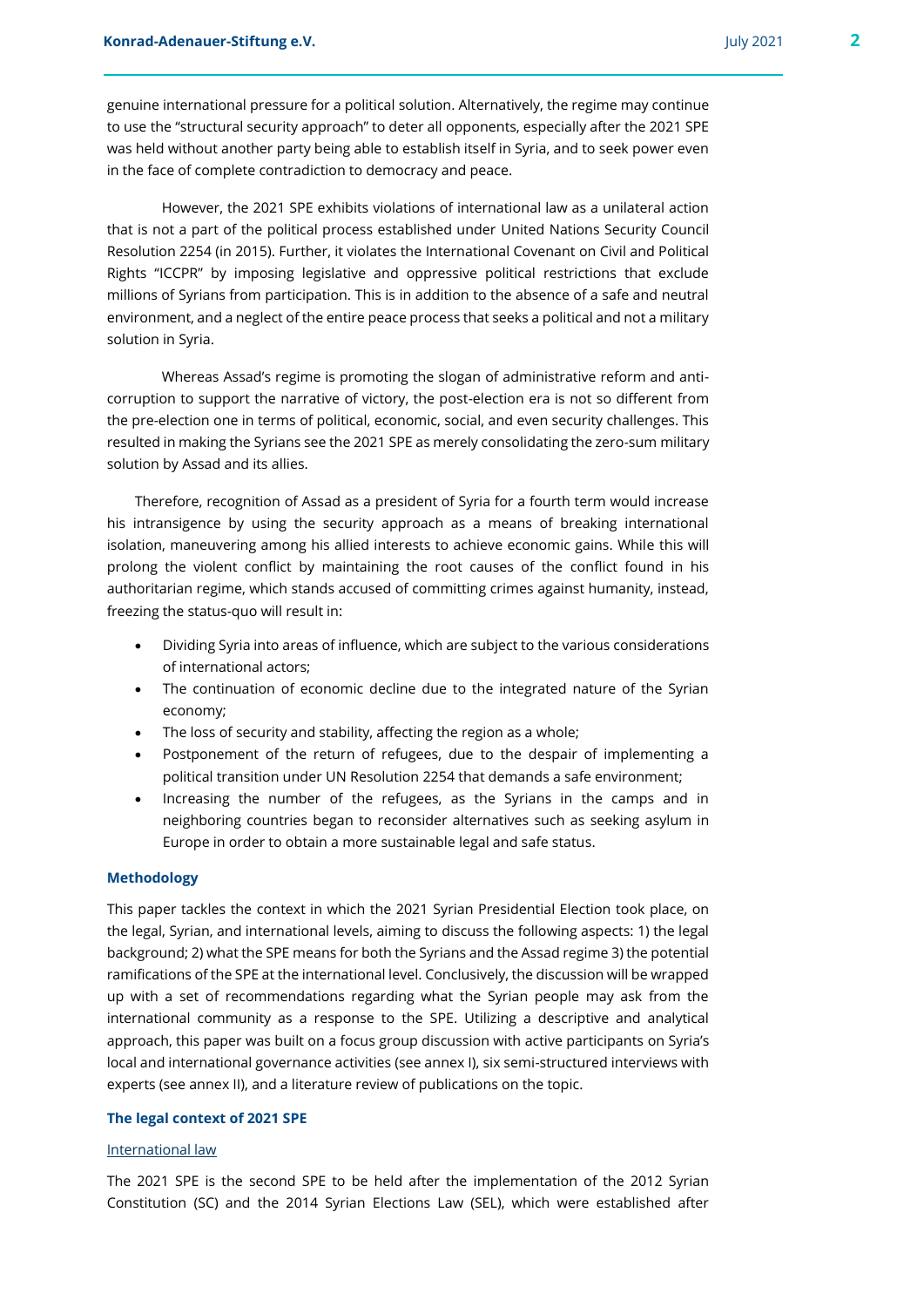popular demand to overthrow the regime in March 2011.<sup>3</sup> Having said that, there are no fundamental legal amendments compared to the 2014 SPE in terms of holding both elections according to the 2012 SC and the 2014 SEL, which in turn exhibited violations of international law.

The 2021 SPE was not part of the political process established under UN Resolution 2254 that calls for "free and fair elections pursuant to [a] new constitution, to be […] administered under [the] supervision of the UN".<sup>4</sup> While the 2014 SPE failed to conform to UN Geneva Communiqué (2012),<sup>5</sup> these actions unilaterally reject the political procedure putting each in violation of the 25<sup>th</sup> Article of the UN Charter,<sup>6</sup> which states that the members of the UN agree to accept and carry out the decisions of the UN Security Council. Even beyond these failings, the 25<sup>th</sup> Article of the ICCPR states that every citizen shall have the right to vote and for each to remain electable.<sup>7</sup> As a result, both the SC and the SEL are imposing legislative and oppressive political restrictions that are unattainable in the current Syrian context.<sup>8</sup>

#### Rights of Candidacy

The 84th Article of the SC states that candidates must have lived in Syria continuously for at least the previous decade.<sup>9</sup> This excludes the nearly 7 million Syrians in the diaspora, among them exiled opposition members who have fought for decades to end Assad's rule.<sup>10</sup> Moreover, the 85th article of the SC excludes millions of Syrians outside and inside of the regime-controlled areas, who usually oppose the Assad's Ba'ath party. The article demands that the applicant must garner support from at least 35 members of the parliament, taking into consideration the domination of the Ba'ath party on the Syrian parliament.<sup>11</sup> Thus, most Syrians were not able to participate in the parliamentary elections.<sup>12</sup>

Article 30 of the SEL permanently excludes any applicants from running for the presidency if previously deprived of voting by a regime ruling.<sup>13</sup> These details are considered as requirements to run for the same authority that the candidate seeks to change. The SC states too, that only those born in Syria may have the option to run, which deprives the next generation of those that fled persecution of their right to run for president. Additionally, other structural restrictions and limitations exist in the SC, for instance, the candidate must be a Muslim (3 SC), and must not be married to a non-Syrian wife (4/84 SC). The last of which, implies that the candidate has to be male and not a woman with the understanding of marital restrictions within the country.

#### Voting rights

Millions of Syrian refugees and political opponents would be deprived of their voting rights based on Article 30 of the SEL. This article states that any individual who endures a court ruling by a regime judge, no longer has the right to vote. The law further restricts the participation

<sup>&</sup>lt;sup>3</sup> The 2012 constitution is illegitimate since its referendum took place in light of the Syrian regime's constant war crimes, that generated a state of fear and terror among Syrians, pushing those who were still living in regime-controlled areas to vote in favor of the Syrian regime's proposed constitution. Cf. a report published by the Syrian Network for Human Rights (SNHR); [\(https://bit.ly/3ytODG9.](https://bit.ly/3ytODG9) Retrieved: 24 April 2021)

<sup>&</sup>lt;sup>4</sup> The United Nation Security Council [Resolution 2254](https://www.securitycouncilreport.org/atf/cf/%7B65BFCF9B-6D27-4E9C-8CD3-CF6E4FF96FF9%7D/s_res_2254.pdf) (2015).

<sup>&</sup>lt;sup>5</sup> The United Nation **Geneva Communiqué** (2012).

<sup>&</sup>lt;sup>6</sup> The The United Nation Charter

<sup>&</sup>lt;sup>7</sup> The International Covenant on Civil and Political Rights [ICCPR.](https://www.ohchr.org/documents/professionalinterest/ccpr.pdf)

<sup>&</sup>lt;sup>8</sup> [The Syrian Elections Law \(2014\).](https://www.ilo.org/dyn/natlex/docs/ELECTRONIC/98926/117885/F519410355/98926.pdf)

<sup>&</sup>lt;sup>9</sup> [The Syrian Constitution \(2012\).](https://www.constituteproject.org/constitution/Syria_2012.pdf?lang=en)

<sup>&</sup>lt;sup>10</sup> The number of Syrian refugees reached nearly 6.6 million. They are spread over 126 countries on various continents of the world. Cf. "Global Trends Forced Displacement in 2019", June 2020, Published by UNHCR [\(https://bit.ly/3uh1k3R,](https://bit.ly/3uh1k3R) p. 20. Retrieved: 24 April 2021).

<sup>11</sup> For more information on the composition of the Syrian Parliament, see: Awad, Z. Favier (2020). Elections in wartime: the Syrian people's council (2016-2020). European University Institute.

 $12$  The parliamentary elections were limited to Syrians living in regime-controlled areas. For more about the 2020 parliamentary elections, see: Ayman Abdel Nour, "Syria's 2020 parliamentary elections: The worst joke yet", published in July 2020, by the Middle East Institute, [\(https://bit.ly/3wpjIZu.](https://bit.ly/3wpjIZu) Retrieved: 24 April 2021). <sup>13</sup> For more about these obstacles, see: A group of researchers (2021). Legal Obstacles to the Participation of Syrian Refugees in the Presidential Elections. London School of Economics and Political Science LSE.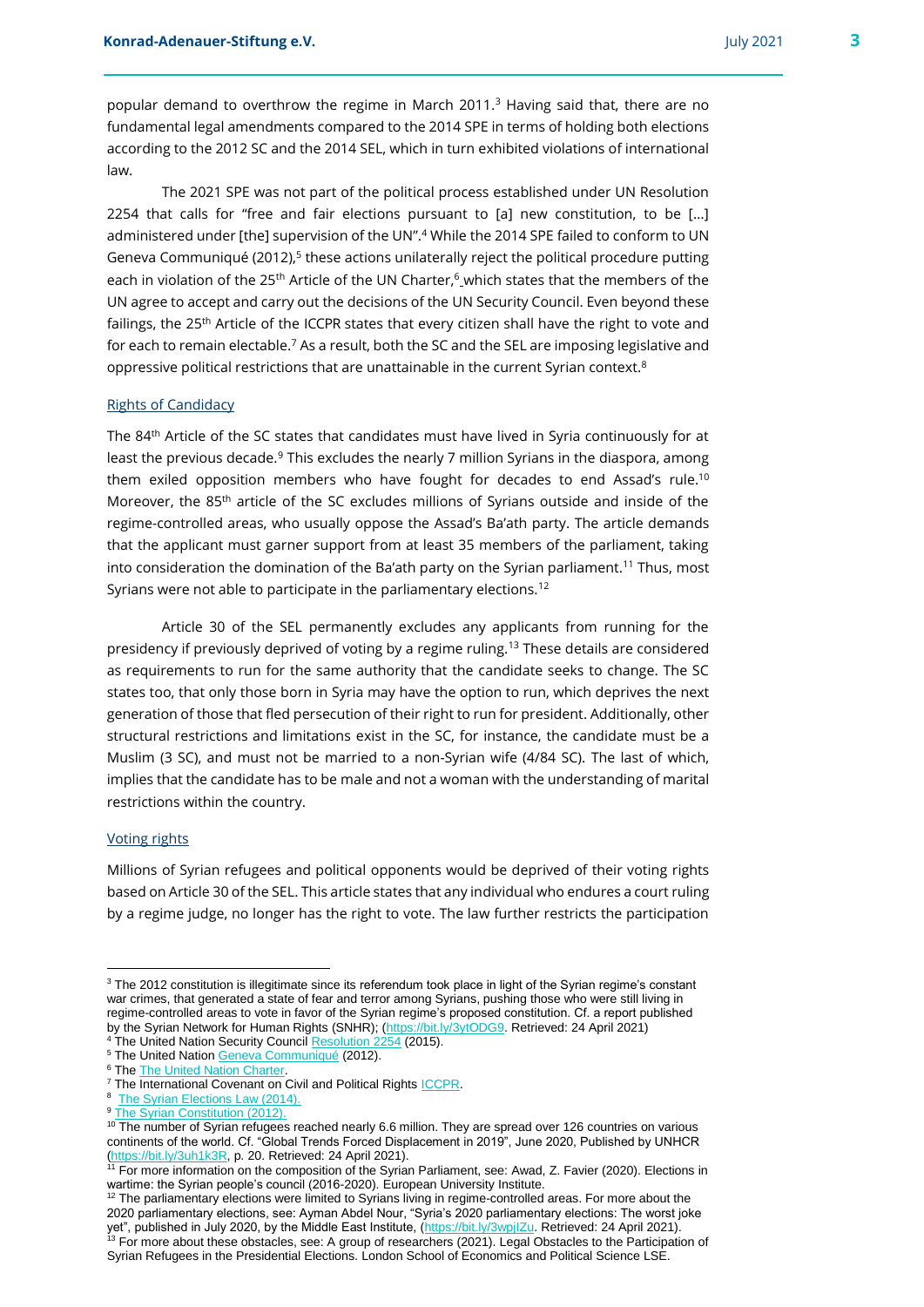electoral district in the SPE.

of the diaspora, as any voter must be registered in the national electoral registry,  $14$  with a valid passport that includes legal departures from Syria through the legitimate border crossings.<sup>15</sup> This will exclude millions of Syrians currently residing abroad who fled war or were forcibly displaced.<sup>16</sup> Further, the 37% of Syrians located in Syrian territory outside of regime-controlled

## The integrity of an independent election

Article 146 of the SC renders the SPE a matter completely dominated by the regime: it states that all members of the Supreme Constitutional Court oversee the election process, organize procedures and approve the candidates. However, the judges are not independent but rather appointed by the president himself. This clearly identifies a distinct problem in establishing an independent election coordination body. The regime further increased control on the government through Article 133 of the SC, which stipulates that the judicial authority is subordinate to the president.

areas are in direct contention with Article 18 of the SEL, which considers Syria as a single

#### Safe environment

 $\overline{a}$ 

Syrian citizens do not vote in a safe environment that enables a free participation in the elections. In Syria, the security services have full authority and discretion, surpassing any other authority within the state. According to the nonresident research Assistant at Malcolm H. Kerr Carnegie Foundation, Muhsen Al-Mustafa,<sup>17</sup> "a number of measures are enacted during the presidential election process. The Ba'ath Party uses fear to force citizens to participate in the election. A well-known belief spreading in Syria during elections is that employees, university students, and army personnel will suffer tremendously if they do not participate in the election. Other rumors include stories of security personnel who are able to find those opposing Assad and make them subject to punishment. Additionally, the Ba'ath Party instructs imams of mosques and local elders in each region to urge them to elect Bashar al-Assad. These instructions are paired with rumors that whole regions will suffer collective punishment for not participating; the punishment would include the removal of remaining services from the area". Under this guise, eight imams were detained in Deir Ezzor due to refusing to participate in the 2021 SPE campaign.<sup>18</sup> The Ba'ath party may also instruct the Syrian consulates abroad to suspend processing documents of Syrian citizens until they participate in the SPE.

A questionnaire conducted among Syrians living abroad, revealed that 53.5% of the respondents were subject to pressures that forced them to vote in the SPE before 2011, 82.1% did not feel safe to vote in Syrian embassies.<sup>19</sup> Additionally, there is an inability to reach the embassy, whether for temporary or permanent reasons. In many cases, there is a complete absence of a Syrian embassy in a number of countries altogether.<sup>20</sup>

<sup>&</sup>lt;sup>14</sup> The 29<sup>th</sup> Article of the SEL stipulates that the national electoral registry should be completely checked at least two months before any election process. However, the Syrian Ministry of Foreign Affairs circulated to its embassies, including, for example, the Syrian Embassy in Abu Dhabi, calling on Syrian citizens on April 13, 2021, through an announcement published online to register their data in preparation for the electoral lists of Syrians in the UAE before April 25, 2021. Source: the official page of the Syrian Arab Republic Embassy in Abu Dhabi: [\(https://bit.ly/3yxIOY9.](https://bit.ly/3yxIOY9) Retrieved: 24 April 2021).

 $15$  For more on the obstacle "Legal exit from Syria", ref. n°7, p. 4.

<sup>&</sup>lt;sup>16</sup> For more on the inability to participate in the elections for refugees, ref. n°7, pp. 26-27.

<sup>&</sup>lt;sup>17</sup> An interview with Muhsen Al-Mustafa, a nonresident research assistant at [Malcolm H. Kerr Carnegie](https://carnegie-mec.org/?lang=en) foundation on the project: Tawazun, index of Arabic Civil-Military Relations, for the purpose of this paper on 6 May 2021.

<sup>&</sup>lt;sup>18</sup> The Syrian regime arrests imams of mosques in Deir Ezzor due to the presidential elections cf. Nedaa Post, published on 25 April 2021 [\(https://bit.ly/3eqtGUo.](https://bit.ly/3eqtGUo) Retrieved: 24 April 2021). <sup>19</sup> Bekaj, A. Antara *et al* (2018). Political participation of refugees: bridging the gaps, DOI [\(https://doi.org/10.31752/idea.2018.19\)](https://doi.org/10.31752/idea.2018.19).

 $20$  The list of countries in which there is no Syrian embassy is available on, "Legal Obstacles to the Participation of Syrian Refugees in the Presidential Elections", p. 27, cf. footnote n°7.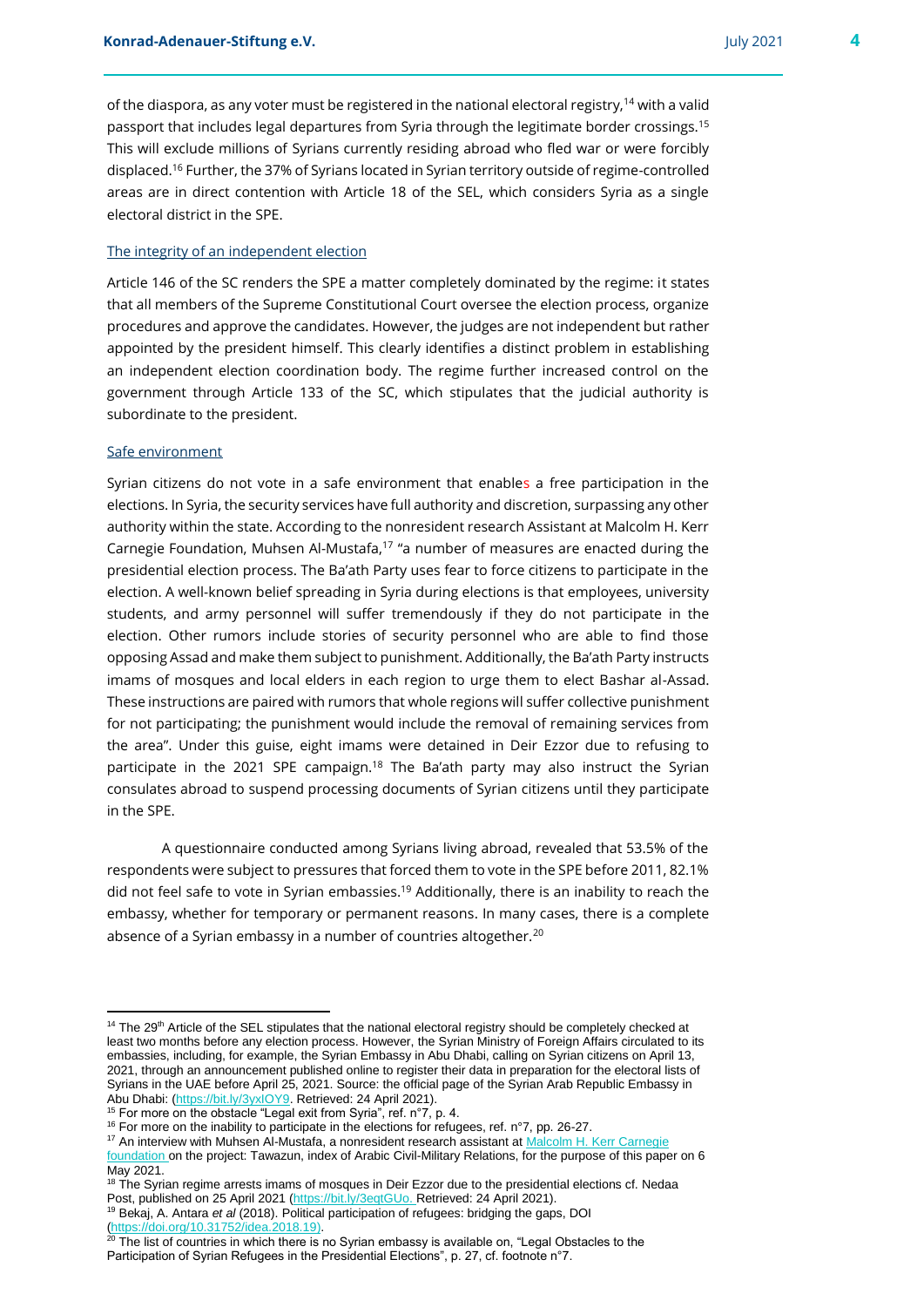The senior researcher at Omran Center Maen Tolla states that <sup>21</sup> "Assad's regime consistently attempts to tie a safe environment to reconciliation or settlement that aims to force Syrians either to surrender and live under Assad's oppression or forced displacement to Idlib".<sup>22</sup> Hence, based on a survey conducted in regions outside of regime control, the threat of regime security service prevents 83% of displaced Syrians from returning to their homes. Additionally, 37% of individuals or their relatives that returned to regime-controlled areas during 2020 were arrested, despite their return with a declared amnesty or settlement. Of those who returned to the regime-held areas, 67% did not feel safe.<sup>23</sup> Over and above, the SPE ignored the absence of at least 130,000 detainees in the regime's prisons, and the cases of enforced disappearance,<sup>24</sup> which were not covered by the incentives announced by Assad on the eve of elections, such as the law of regularization of the status of wanted persons,<sup>25</sup> and the 2021 amnesty law.<sup>26</sup>

#### **Syrian context of 2021 SPE**

#### Syrians under Assad's control

More than 80% of Syrians in regime-controlled areas live in extreme poverty. These people live next to a class of warlords, who are supported by regime military forces.<sup>27</sup> In contrast to Assad's victory narrative, the areas regained by the regime through military force lack minimal public services.<sup>28</sup> As the French Foreign Minister Jean-Yves Le Drian described it: "There is instability, crime, and looting performed by militias and in some places the threat of a return of terrorism"<sup>29</sup>, especially with the apparent intervention of the Lebanese and Iranian militias, and Russian soldiers in all of the regime areas. Thus, the 2021 SPE took place during a frustrating time, for which Syrians are blaming Assad, whereas he is talking about the restoration of international relations after all the crimes committed against the Syrian people.

What aggravates the Syrian frustration is the comparison to the 2014 SPE, when greater media and international momentum of the Syrian conflict did not hinder Assad from using the pretext of "global conspiracy on Syria", taking advantage of the international political fluidity and the sharp polarization of the Syrian opposition.

Pre-election protests against Assad in most areas under its control in early 2021,<sup>30</sup> such as Latakia, Tartous, Suwayda, and Damascus, despite the security repression reflected the ongoing frustration of the Syrian people.<sup>31</sup> Several leaks from the Sheikh of the Druze, Hikmat al-Hijri, and other community elders, indicate a leaning against Assad's reelection,

<sup>&</sup>lt;sup>21</sup> An intervention from Maen Tolla, a Senior Researcher in International Relations at Omran Center, in a focus group that was held for the purpose of this paper on 19 April 2021.

 $22$  Ibid.

<sup>&</sup>lt;sup>23</sup> [A safe environment takes precedence over everything](https://syacd.org/elections-survey-results/) (2021). The Syrian Association for Citizen's Dignity (SACD).

<sup>&</sup>lt;sup>24</sup> Cf. "Safe Environment before Everything Else". Published by the Syrian Association for Citizen's Dignity (SACD), 25 January 2021, [\(https://syacd.org/.](https://syacd.org/) Retrieved: 24 April 2021).

<sup>&</sup>lt;sup>25</sup> Cf. Suwayda24 [\(https://bit.ly/3hXLBns.](https://bit.ly/3hXLBns) Retrieved: 24 April 2021).

<sup>&</sup>lt;sup>26</sup> Source, SANA, [\(http://sana.sy/?p=1373048.](http://sana.sy/?p=1373048) Retrieved: 24 April 2021).

<sup>&</sup>lt;sup>27</sup> Global Report on Food Crises  $-$  2021. Published by UN World Food Programme (WFP),

[<sup>\(</sup>https://www.wfp.org/publications/global-report-food-crises-2021.](https://www.wfp.org/publications/global-report-food-crises-2021) Retrieved: 24 April 2021).  $^{28}$  For more on the conditions of these areas, see: Al-Ra'i, N. (2019). Facets of Syrian regime authority in Eastern Ghouta, European University Institute (EUI). [\(https://bit.ly/3fN5NGi.](https://bit.ly/3fN5NGi) Retrieved: 24 April 2021). <sup>29</sup> Le Drian, J.Y., "Syria: The threat of a resurgence of terrorism is to be feared", published by Public Senat, 16 March 2021 [\(https://bit.ly/3oMzZ8c.](https://bit.ly/3oMzZ8c) Retrieved: 24 April 2021).

<sup>&</sup>lt;sup>30</sup> Cf. The New Arab, [\(https://bit.ly/3wvyoGB.](https://bit.ly/3wvyoGB) Retrieved 25 April 2021).

<sup>&</sup>lt;sup>31</sup> According to Mohamed R., "People were afraid that there is no alternative to Assad, who limited the options, he claims that it is either him or extremist groups. However, their general mood has changed. They accuse the regime of facilitating the access of ISIS in 2018 to the eastern countryside of Suwayda, which caused the death of more than 250 people. In addition to his responsibility of killing dozens of civilians in 2015 through two bombings targeting Sheikh (Wahid) al-Balous. Likewise, they did not forget that Assad began his rule by committing a massacre in 2000 when 20 people were killed. Along with a history of restrictions and the deprivation of development projects". Cf. "Suwayda against Assad's candidacy: an irreversible gap" published by The New Arab, in 22 February 2021 [\(https://bit.ly/3xAiooe.](https://bit.ly/3xAiooe) Retrieved: 24 April 2021).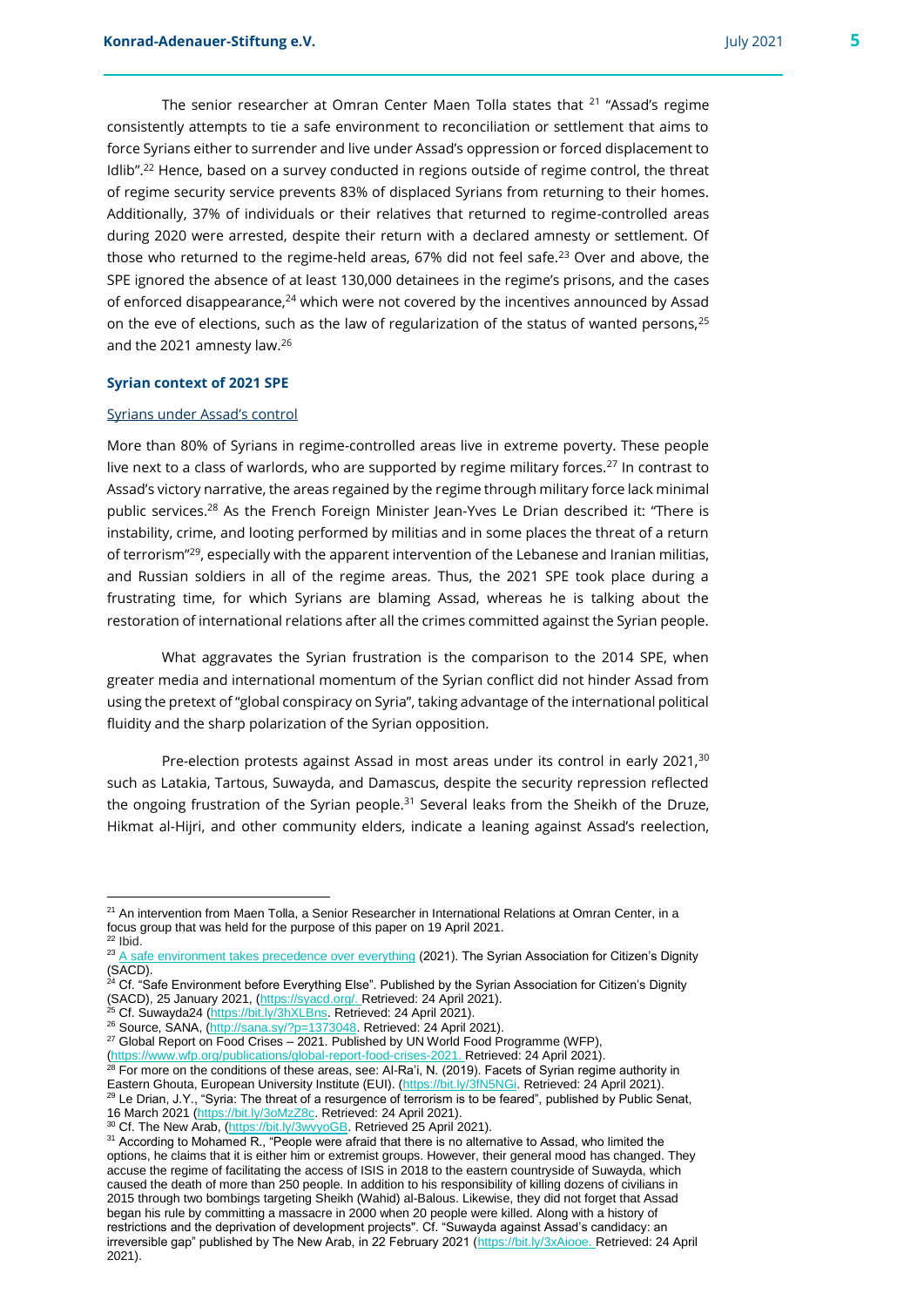which reflects a changing popular, religious, and tribal stance.<sup>32</sup> In Dara'a, due to the escalation of protests against the elections,  $33$  the regime canceled several polling stations.  $34$ According to media statements, neighborhoods in Aleppo witnessed a popular opposition to Assad's election campaigns, stating that "the election was a 'farce' with already settled results in favor of Assad who had caused the destruction of the country and killed or forced displacement of civilians".<sup>35</sup>

#### Assad's Electors

Considering that 40% of Syrians living in regime-controlled areas are under the legal age for voting,<sup>36</sup> this leaves only 5.64 million with the ability to vote in the 2021 SPE. This is from an estimated 21 million Syrians, which registered in the 2011 census that would be eligible if not excluded legislatively or oppressively.

However, only a fraction of those eligible to vote in the 2021 SPE, are active supporters of Assad's presidency and many support him for different reasons such as:

- 1. *Minorities*, including the Alawite community, which believe that only Assad guarantees their well-being and economic privileges;
- 2. *Judicial causes,* looking for other guarantees that protect them from accountability for their involvement with Assad in his crimes against humanity and/or corruption;
- 3. *Fear of the alternative*, a narrative perpetuated by the Assad regime claiming his alternative is chaos or extremist Islamic rule;
- 4. *Some public sector employees* who fear losing job stability and their already not enough privileges.

#### Syrians outside of Assad's control

About 37% of Syrian territory is outside of Assad's control. As for the Syrian Democratic Council's (SDC) part, the mutual economic and security interests with the Assad regime could have served as an incentive for the SDC to accept that Assad conducts the SPE within its areas. Notwithstanding, the SDC's demand of recognition from Assad's regime as "Autonomous Administration", the interest in maintaining international support (especially the US), and not to provoke the revolutionary street against them, were enough deterrents from participating in the election as the SDC officially stated on 24 May 2021.<sup>37</sup>

Further, Syrian opposition bodies, including local entities and non-governmental organizations (NGOs) released several statements criticizing the legality of the 2021 SPE, claiming it as a unilateral measure that is not a part of UN Resolution 2254.<sup>38</sup>

From the popular perspective, according to field interviews with Syrians outside of Assad-controlled areas, the 2021 SPE is merely an attempt by the regime and its allies to anchor a zero-sum military solution. In light of the fluid international political decisions and

<sup>32</sup> The leaks relate from the Sheikh of the Druze community in Syria, Hikmat Al-Hijri, showing his opposition to the elections by saying: "He is not against Bashar al-Assad in person, but he has become convinced that the country is now in need of a new political face to lift it from fragmentation, war and collapse". See, Karkas, E. "Signs of a coup of the Sheikhs of Druz against Assad", The New Arab, 24 April 2021 [\(https://bit.ly/3u6VItA.](https://bit.ly/3u6VItA) Retrieved: 24 April 2021).

<sup>33</sup> A. Alrifai, O. Y. Zelin, A. "Protests in Daraa, Syria Undermines Assad's Narrative of Victory" Policy Analysis published by the Washington Institute, 2 April 2021, [\(https://bit.ly/2SqTOG1\)](https://bit.ly/2SqTOG1)

<sup>34</sup> The official page of Horan Free League [\(https://www.horanfree.com/?p=8871.](https://www.horanfree.com/?p=8871) Retrieved: 24 April 2021). <sup>35</sup> See, "Parties promoting the presidential elections in the eastern neighborhoods of Aleppo", 27 April 2021, Enab Baladi [\(https://bit.ly/2QMC5Zh.](https://bit.ly/2QMC5Zh) Retrieved: 24 April 2021).

<sup>36</sup> Alterkawi, KH. Assi, A. Alabdallah, O. Nasrallah, B. (2021). The Demographic Change in Syria 2011-2021. Jusoor for studies in cooperation with Informa GENE.

<sup>&</sup>lt;sup>37</sup> The statement reads, "The Syrian Democratic Council has repeatedly announced that it is not concerned with any elections that do not achieve the goals of the Syrians in their lives, rights and political participation, and will not be a facilitator of any electoral procedure that violates the spirit of the UN Resolution 2254". The full statement is available on the official website of SDC ( [https://m-syria-d.com/?p=11195.](https://m-syria-d.com/?p=11195) Retrieved: 24 May 2021).

<sup>&</sup>lt;sup>38</sup> Such as the statements of: Homs Governorate Local Council [\(https://bit.ly/2SlxHAX\)](https://bit.ly/2SlxHAX). Horan Free League [\(https://www.horanfree.com/?p=8812\).](https://www.horanfree.com/?p=8812) See as well, The Syrian Observatory for Human Rights [\(https://bit.ly/3yzUFVw.](https://bit.ly/3yzUFVw) Retrieved: 24 April 2021).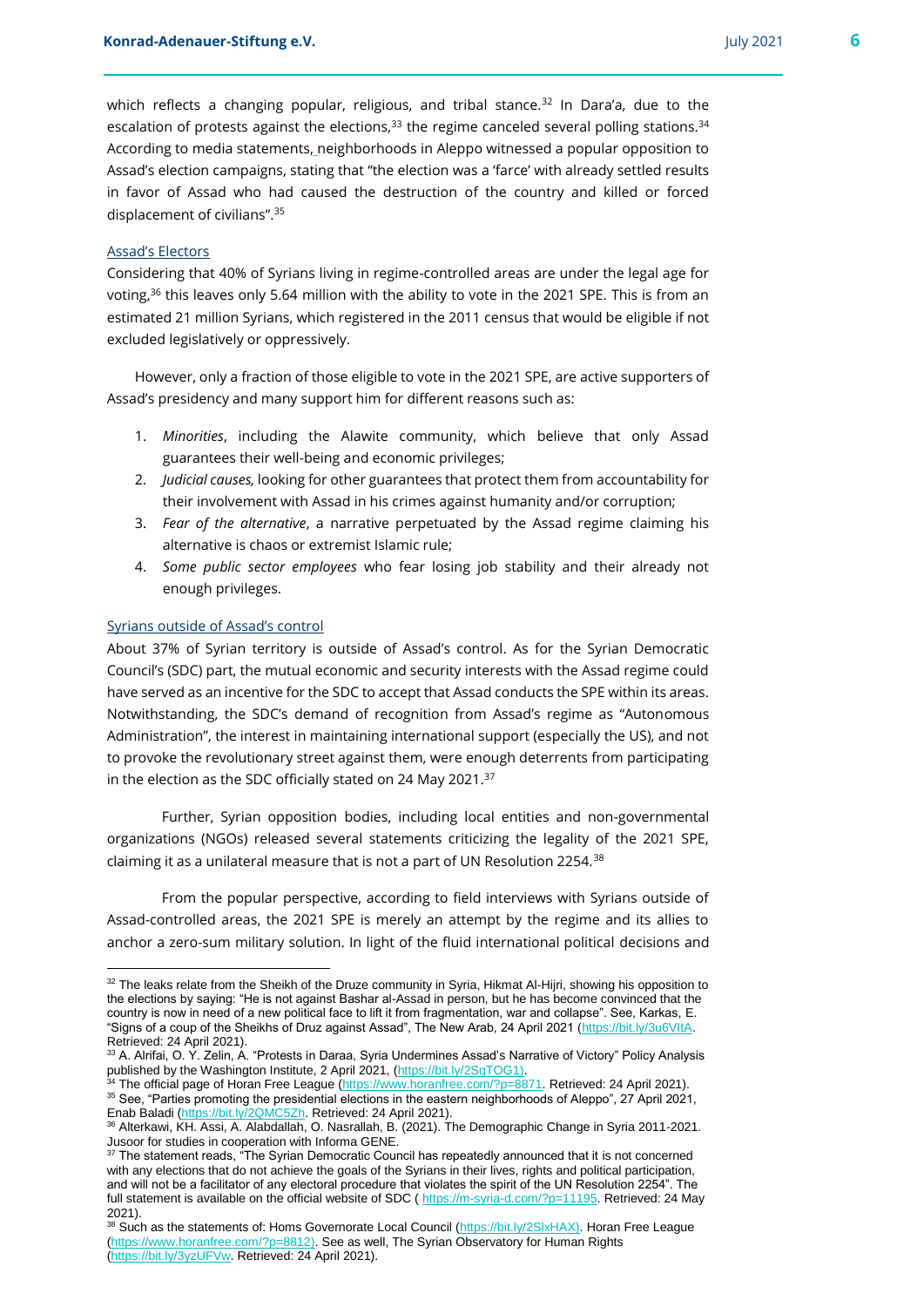weak political performance of the Syrian opposition, the results increase the despair and thus diminish any prospect for a solution that achieves political transition according to UN Resolution 2254, and enables the refugees to return safely. In particular, with the deterioration of their living conditions, either inside or outside of Syria, the country has the largest mass of displaced people since WWII. This prompted the Syrian communities to organize campaigns titled "No legitimacy to Assad and his elections" all around the world, in an attempt to move public opinion towards delegitimizing the Assad regime.

As a result, Syrians in camps and in neighboring countries have begun to reconsider the return to Syria with the understanding of the need for an alternative; for example to seek refuge in Europe in order to secure more sustainable legal rights and safer living conditions awaiting a political solution by full implementation of Resolution 2254.<sup>39</sup>

#### Assad's approach to the 2021 SPE

The 2021 SPE is paired with post-war challenges that the Assad regime manifested from its own policies; from an economic crisis that had almost reached a humanitarian catastrophe, re-shaping economic and security networks interests in Syria to international isolation and sanctions associated with a political process whose failure is no longer a secret.

Some argue that the above-mentioned challenges deprived Assad of any political option outside of his continuation to preserve the status-quo by holding elections on time for showing that the state institutions are still working.<sup>40</sup> This is in light of Assad's fear of any breakthrough in the political process that might lead to the implementation of Resolution 2254. The Assad regime took advantage of the inability of international actors to impose a political solution, given the absence of Syria as a priority to the old and new US administration.

Others argue that Assad's "head in the sand" approach encourages him to hold the elections under the world's watchful eyes, despite all of his democratic flaws, the popular protests against him, and all the aforementioned challenges. When deriving his legitimacy from his "security structural approach",<sup>41</sup> he was able to deter all of his opponents, benefiting from the support of his allies and the failure of his opposition institutions to find an alternative, as well as the region's security concerns without genuine international pressure for a political solution. Thereafter, Assad is continuing with his narrative as an alternative to chaos and terrorism, after he survived international attempts to overthrow him.

Nonetheless, whether the 2021 SPE stemmed from the lack of political options, or from the aforementioned "head in the sand" approach, Assad is seeking power in contradiction to democracy and peace. He is utilizing a constitution that keeps him in place until 2028; further, a media machine depicts an image of a population that supports him "without other parties being able to have a similar image in Syria" describes Omar Abdulaziz Hallaj.<sup>42</sup> Last but not least, two nominal candidates were selected by the regime to appear on the ballot against Assad. Abdullah Salloum Abdullah (former deputy cabinet minister),<sup>43</sup> and Mahmoud Ahmad Marei (head of the National Democratic Action Committee in Syria, the small, officially sanctioned opposition party). Both candidates are anonymous to the Syrians, since they do not have any political, economic or cultural influence or constituency.<sup>44</sup>

l

<sup>39</sup> An interview with Mhd Mounir Al-Fakir, a member of the Syrian Association for Citizen's Dignity (SACD) for the purpose of this paper on 12 May 2021.

An interview with Danny Al-Baaj for the purpose of this paper on 4 May 2021.

<sup>41</sup> An interview with Sinan Hatahet for the purpose of this paper on 11 May 2021.

<sup>42</sup> An intervention from Omar Abdulaziz Hallaj, a Member of the Syrian Constitutional Committee, in a focus group that was held for the purpose of this paper on 19 April 2021.

 $^{43}$  Abdullah Salloum Abdullah (1956) is a former member of the Syrian Parliament (2012-2016), and a member of the Socialist Unionist Party.

<sup>44</sup> Mahmoud Ahmad Marei (1957) has represented the so-called 'internal opposition' in two meetings in Moscow between the Syrian government and the opposition. He also participated in the opposition delegation in several meetings of the Syrian political dialogue in Geneva.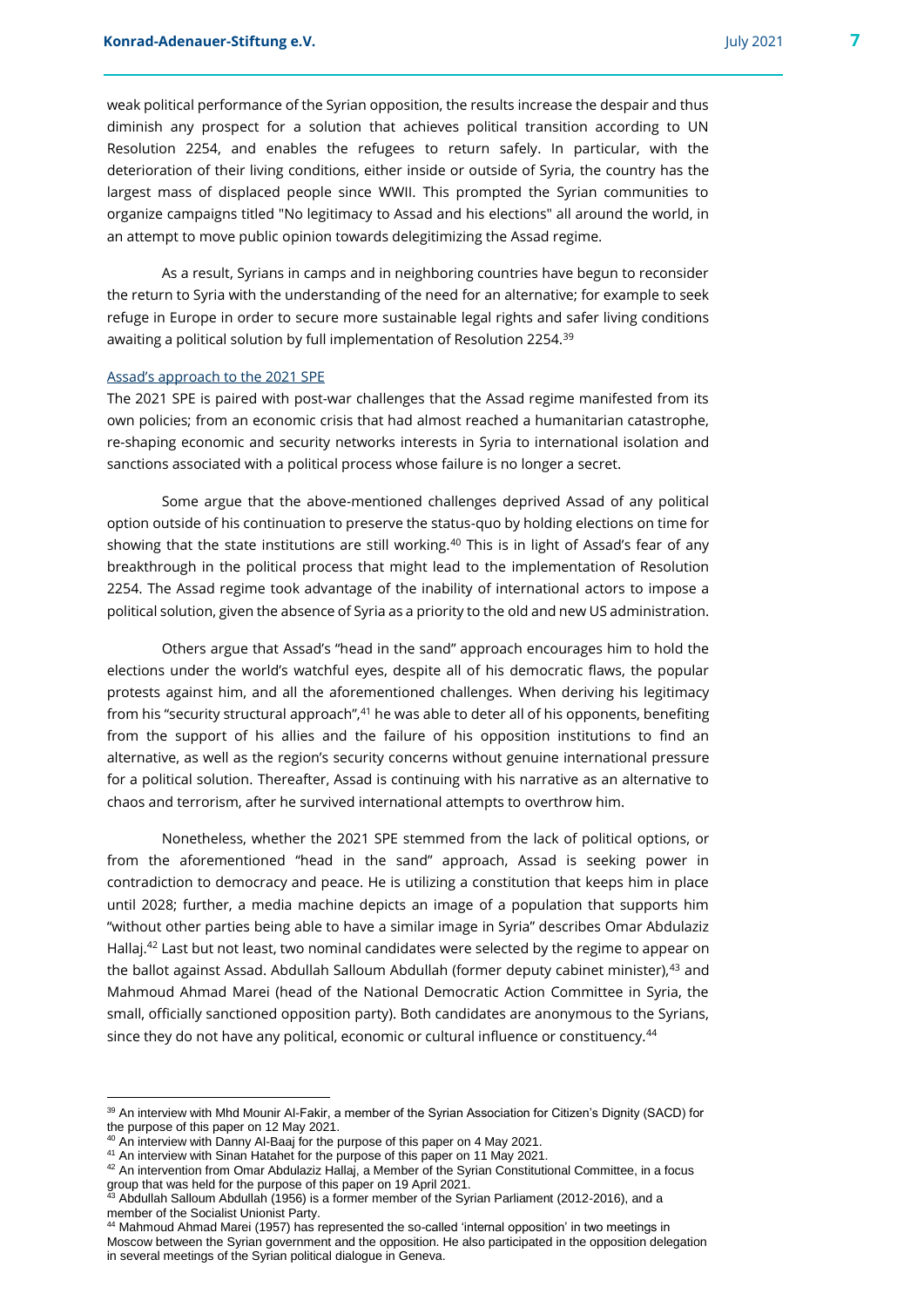#### Assad's internal policy context of the 2021 SPE

The regime's statements regarding the areas outside its control indicated that "the Syrian state does not want to enter into contests with the hard-liner or moderate opposition and even the SDF's areas".<sup>45</sup> This limited the 2021 SPE to the regime's military points in northern and eastern Syria (such as Al-Raqqa and Deir Ezzor and the security squares in al-Hasakah and Qamishli) in addition to the northwest (such as the cities of Maarat al-Numan, Saraqib, Kafr Nabl, and Khan Sheikhoun). Finally, the regime has limited the participation of the diaspora to some allies' countries,<sup>46</sup> trying to compensate for the non-participation of millions of Syrians, which was justified by hostile political decisions or the Covid-19 pandemic.

Moreover, the 2021 SPE coincided with several actions in terms of the internal politics of the regime, from the new appointments in the media sector to several laws in the economic sector that attempt to control the exchange rate. The regime denied any link between those actions and the 2021 SPE, saying that these are a continuation of the reforms that Assad mentioned in 2000 that were delayed due to regional events followed by the 2011 crisis.

Some argue that the actions in both media and economic sectors aimed to polish the image of Assad at the national and international level. On one hand, these actions were done in the post-Rami Makhlouf conflict in which Assad utilized anti-corruption slogans to resolve it, despite decades of negligence on the very topic of corruption by his regime. On the other hand, the Syrian internal politics in the pre-election period witnessed an extension of Assad's wife's role Asma al-Assad, beyond her charity projects to economic and social affairs. Nevertheless, others believe that these actions came merely as "a frequent reshaping of the regime to its economic and security networks, particularly regarding war dynamics" as the research associate at the European University Institute Sinan Hatahet sees it.<sup>47</sup>

Similar to the 2014 SPE, several laws are expected to be issued after the 2021 SPE. Such changes are usually amnesty laws, "either within the framework of the national reconciliation politics or Resolution 2254 and the Geneva communiqué" as the researcher at the Omran Center Ayman Aldassouky says.<sup>48</sup> Then, some amendments regarding civil work laws could present the facade of an atmosphere of reform led by Assad to reinforce his narrative of victory and ending the war. Other amendments in the economic sector will likely be changed in order to provide new channels for fundraising from Russia, Iran, and China.

#### **International context of 2021 SPE**

#### Syrian Peace Process

The timing of elections is considered to be a very important factor in any peace process, in terms of its impact on peacebuilding and the transition to democracy versus protracting the conflict and reignite the violence.

Assad's regime argued that Resolution 2254 does not prevent holding the SPE during the ongoing peace process, ignoring the indicated sequencing in the 2254 resolution that calls for a Syrian-led political process. This should start with the establishment of a transitional governing body, followed by the drafting of a new constitution and end with UN-supervised elections. Hence, the former foreign minister of Assad's regime, Walid Muallem, declared in

<sup>45</sup> Mouhanna, S. "Syria is preparing to run in presidential elections without opposition", published by Alarabiya.net, 11 May 2021, [\(https://bit.ly/2SmBCgT.](https://bit.ly/2SmBCgT) Retrieved: 24 April 2021).

<sup>46</sup> SANA news agency said the parliaments of Russia, Algeria, Oman, Mauritania, Iran, Armenia, China, Venezuela, Cuba, Belarus, South Africa, Ecuador, Nicaragua and Bolivia will be invited to observe the elections. See, [\(http://www.sana.sy/?p=1370157.](http://www.sana.sy/?p=1370157) Retrieved: 24 April 2021).

<sup>47</sup> An interview with Sinan Hatahet, a Research Associate in the European University Institute, for the purpose of this paper on 11 May 2021.

<sup>&</sup>lt;sup>48</sup> An intervention from Ayman Aldassouky, a Researcher at the Omran Center, in a focus group that was held for the purpose of this paper on 19 April 2021.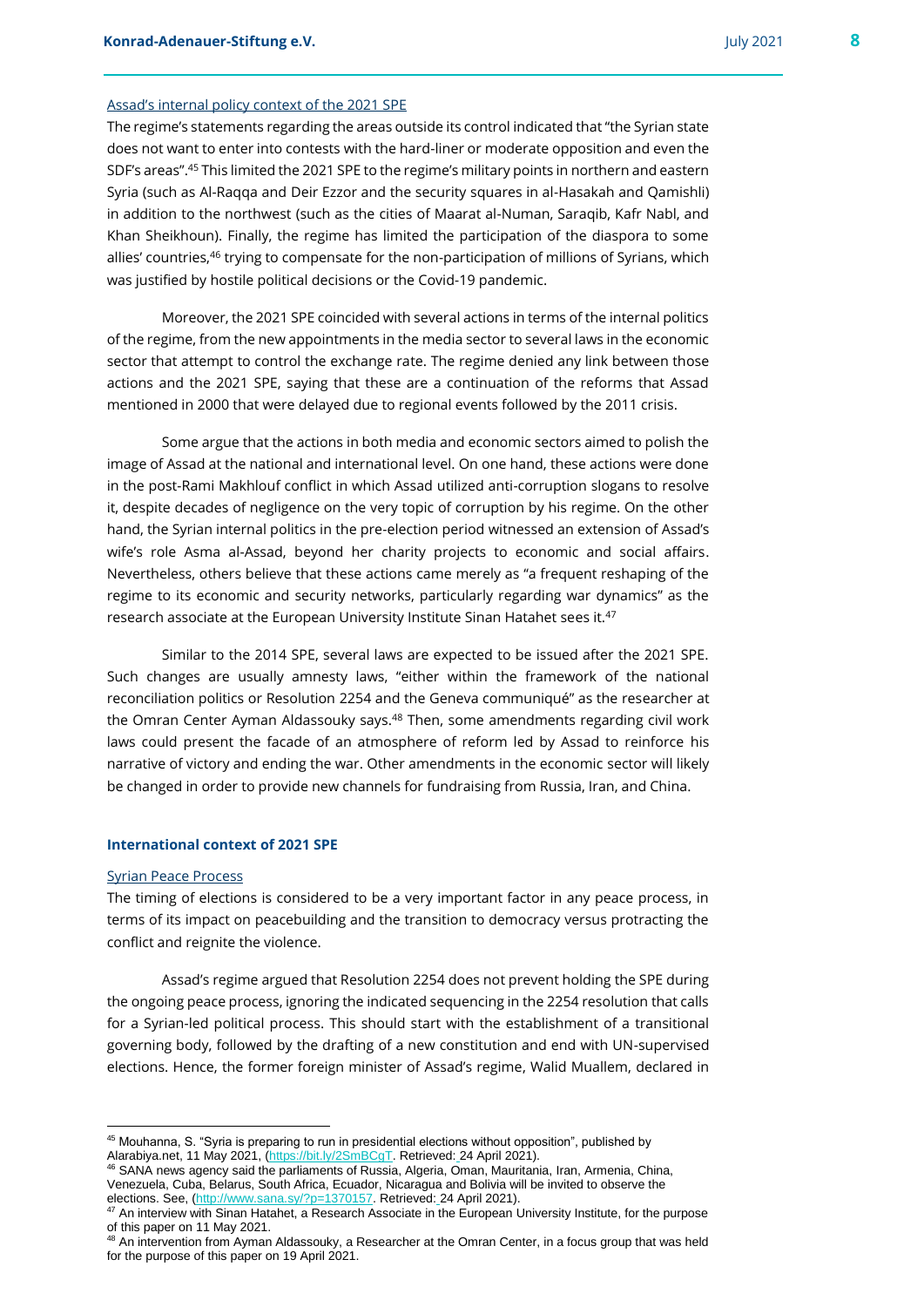December 2019,<sup>49</sup> "in case a consensus is reached in the Constitutional Committee to draft a new constitution or amend the existing one, the election will be held under the new condition. Otherwise, it will be held according to our existing constitution". This statement explained the stalling policy that Assad utilized in the Constitutional Committee process in order to reach his fourth term through the 2021 SPE.

Assad's regime managed to hold the 2021 SPE following the imposition of its zerosum military solution supported by its allies, ignoring all the peace process tracks and phases since February 2011, which demand that the solution in Syria should be political and not military.

According to the co-chair of the Constitutional Committee, Hadi Al-Bahra, the consideration of Assad as president of Syria for a new term would "increase his obstinate behavior in the blackmailing of the international community to restore the international relations and lifting the sanctions".<sup>50</sup> These actions, and more, protract the violent conflict by maintaining the root causes of the conflict found in an authoritarian regime, which stands accused of committing crimes against humanity.

Furthermore, enhancing the military status-quo would lead to a dividing scenario in Syria into spheres of influence subjected to the varying considerations of the international actors. The dividing scenario would increase the instability in Syria and the region as a whole, then inflate the number of refugees<sup>51</sup> as well as the duration of Syrians' asylum abroad, the likelihood of resistance towards the peace process and its implementation.

#### International actors

l

The two possible scenarios for international actors in the 2021 SPE are either to recognize it or not. In order to explore the possibilities, it is important to analyze the situation of each, the regime and the international actors, from the perspective of their interests and challenges within the Syrian context.

Excluding for the moment the temporary or interstitial humanitarian aid, we begin with the US policy as it may be identified by three principal elements 1) Caesar Syria Civilian Protection Act, which serves as a political declaration of Assad's illegitimacy further to its economic impact 2) Controlling of the Autonomous Administration's "SDF" decision in order to control the Turkish influence in the region 3) Allowing Russia's continuation of its management of the Syrian conflict. Taken as a whole, these elements create a political environment that keeps Assad in power with a merely de-facto legitimacy, under economic and international isolation that puts pressure on his allies Russia and Iran, while simultaneously influencing the Gulf position by linking Syria's return to the Arab League to the impact of US positions.<sup>52</sup> Consequently, the Caesar Act links the reconstruction and recovery in Syria to the US policy. The Syrians' greatest fears lie with the possibility of the US reneging on the terms of implementing the Caesar Act, either by including it in the US-Iranian talks on the nuclear accord or by turning a blind-eye to its violation according to political interests or humanitarian considerations. Such an action could bolster the regime again without any recovery of the economy and prolong the conflict.

<sup>49</sup> The Middle East Eye, "US will not recognize Syria presidency vote without UN supervision", 19 March 2021, [\(https://bit.ly/3ugAXuH.](https://bit.ly/3ugAXuH) Retrieved: 25 May 2021).

<sup>&</sup>lt;sup>50</sup> An interview with Hadi Al-Bahra, the co-chair of the Constitutional Committee for the purpose of this paper, on 5 May 2021.

<sup>&</sup>lt;sup>51</sup> According to the Interior Minister of Cyprus, "Cyprus in a 'state of emergency' because of an inflow of Syrian migrants that has flooded its reception centers. Cyprus has this week [the 3rd week of May 2021] faced a 'daily wave of migrant arrivals' by sea from the Syrian port of Tartus [that is under Assad's regime control]". Cf. France24 [\(https://bit.ly/3hPLnil.](https://bit.ly/3hPLnil) Retrieved: 24 May 2021).

 $52$  UAE Foreign Minister Sheikh Abdullah bin Zayed declared on March 9, "The US sanctions against Syria are preventing Damascus from returning to the Arab League. [\(https://bit.ly/3hxWWdJ.](https://bit.ly/3hxWWdJ) Retrieved: 24 April 2021).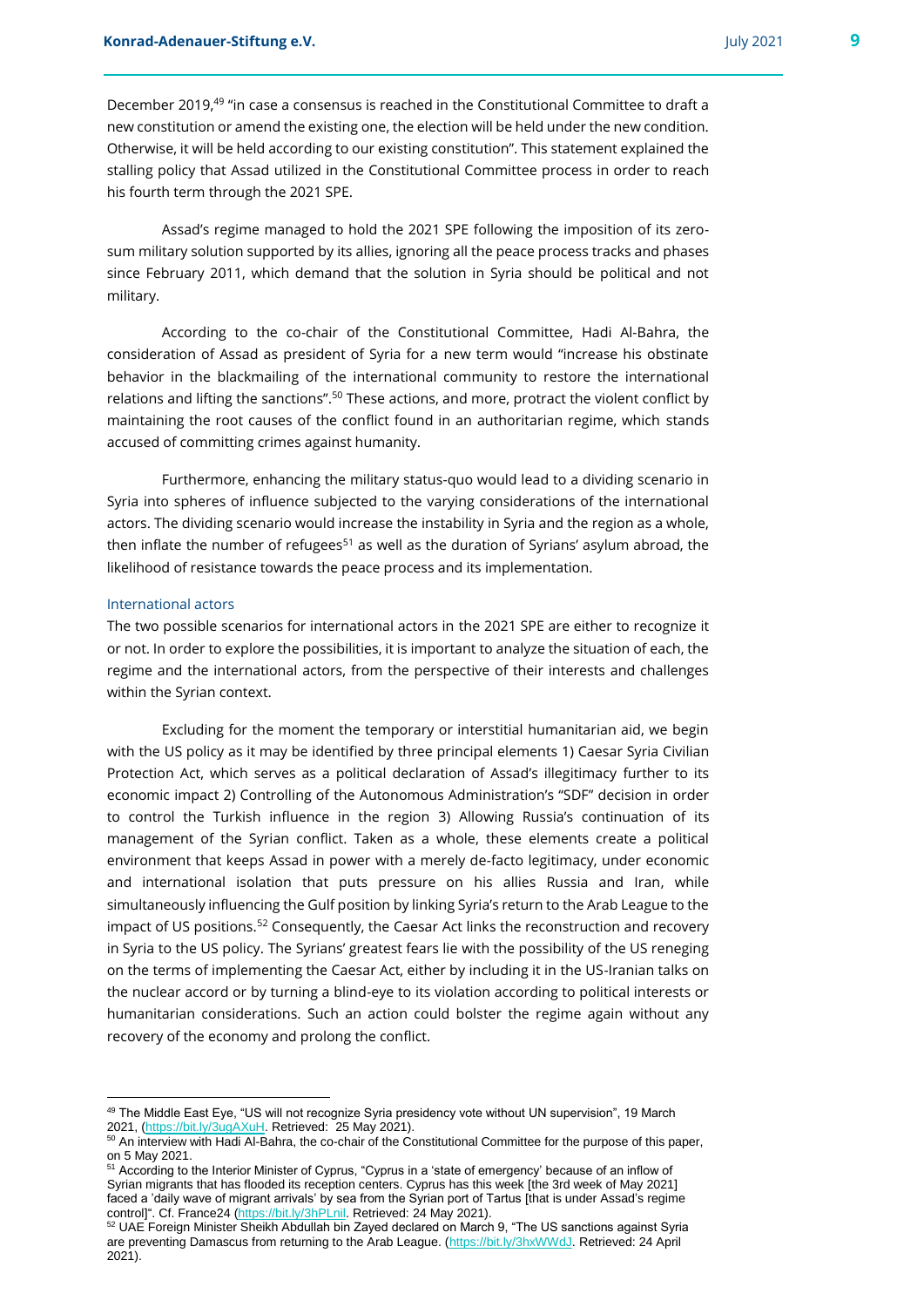As for the EU policies that tend towards containment, it matches the US policies in terms of rejecting Assad and imposing sanctions on its regime. While taking into consideration the EU security concerns regarding refugee issues and the question of terrorism, however, the EU is not participating in any actions that could lead to Assad's removal.

The US and EU policies,<sup>53</sup> as well those of the UN,<sup>54</sup> UK,<sup>55</sup> and Turkey,<sup>56</sup> have declared that the 2021 SPE is illegal, unfair and lacks a safe and neutral environment guaranteeing the participation of all Syrians.<sup>57</sup> This eliminates any possibility in the short term for recognition of the 2021 SPE and normalize relations with the Assad regime.

#### Assad's allies

Iran's main interest in Assad is to deepen its influence in Syria and the surrounding regions in order to maintain a land bridge to Lebanon. Iran was unwilling to declare an official position regarding the 2021 SPE, preferring to leave the decision to Russia. This unwillingness is likely intended to separate the talks regarding the nuclear accords from the Syrian conflict. Russia supported the 2021 SPE saying that it did not contradict UN Resolution 2254,<sup>58</sup> given the Russian political, economic, military, and security interests in Syria. Thus, those interests are expected to be reflected in the post-SPE era, with Russia's attempts to use the humanitarian crisis in Syria, the threat of collapsing state institutions, and the region's security concerns to have a minimal amount of normalization of some countries with Assad.

Assad has waited out the pressure on his regime until the momentum of international calls to overthrow him had faded. He achieved a  $4<sup>th</sup>$  term as president, and will most likely attempt to overcome the international isolation. He has benefitted from the following factors:

- The network of regional and international interests that led to his survival;
- The exhaustion of Syrians;
- Their disappointment in the political performance of the Syrian opposition;
- Promotion of a false narrative of intention towards democratic reform in a post-war Syrian state.

These factors are reflected by the declaration of reduction of military operations on the eve of the elections,<sup>59</sup> and by inviting several countries, mostly regime allies, to monitor the 2021 SPE.

The post-election scene is not much different from the situation prior to the elections. For example, economic challenges (sanctions and reconstruction fundraising), humanitarian challenges (brain drain, labor force), institutional challenges (the collapse of some sectors such as health and education), military challenges (many areas are still outside of Assad's control), security challenges (instability), and political challenges (international isolation) remain the same. Given all of these challenges, Assad is likely to continue in this manner in a post-election operation utilizing the pretext of combating terrorism and seeking Western

<sup>53</sup> Remarks by Ambassador Linda Thomas-Greenfield at a UN Security Council Briefing on Syria. 28 April 2021, (https://bit.ly/3xp3rEF).

<sup>&</sup>lt;sup>54</sup> Briefing by the Office of the Spokesperson for the Secretary-General of the United Nations Stéphane Dujarric. 21 April 2021, [\(https://bit.ly/3gi34pE\)](https://bit.ly/3gi34pE).

<sup>55</sup> The UK's position towards the so-called elections in Syria. 21 April 2021, [\(https://bit.ly/35joufO\).](https://bit.ly/35joufO) 56 Turkey rebukes Syrian regime's election announcement. 23 April 2021, [\(https://www.aa.com.tr/en/middle](https://www.aa.com.tr/en/middle-east/turkey-rebukes-syrian-regimes-election-announcement/2218368)st/turkey-rebukes-syrian-regimes-election-announcement/2218368

<sup>57</sup> Stéphane Dujarric, Spokesperson for the Secretary-General of the UN said, "These elections have been called under the auspices of the current constitution, and they are not part of the political process established under resolution 2254 (2015). We are not involved in these elections. We have no mandate to be. For our part, we will continue to stress the importance of a negotiated political solution to the conflict in Syria. You should note and you know that resolution 2254 (2015) mandates the UN to facilitate a political process that culminates in the holding of free and fair elections in accordance with the new Constitution, administered under UN supervision to the highest international standards, and that are inclusive of all Syrians, including members of the diaspora". See "the Secretary-General's remarks to the General Assembly - on the situation in Syria". 30 March 2021, [\(https://bit.ly/2TbkTNX.](https://bit.ly/2TbkTNX) Retrieved: 24 May 24, 2021).

<sup>58</sup> See, May 2021 Monthly Forecast of the Security Council Report. 30 April 2021, [\(https://bit.ly/3pOnfyG\)](https://bit.ly/3pOnfyG). 59 See SANA, [\(http://www.sana.sy/?p=1379133.](http://www.sana.sy/?p=1379133) Retrieved: 25 May 2021).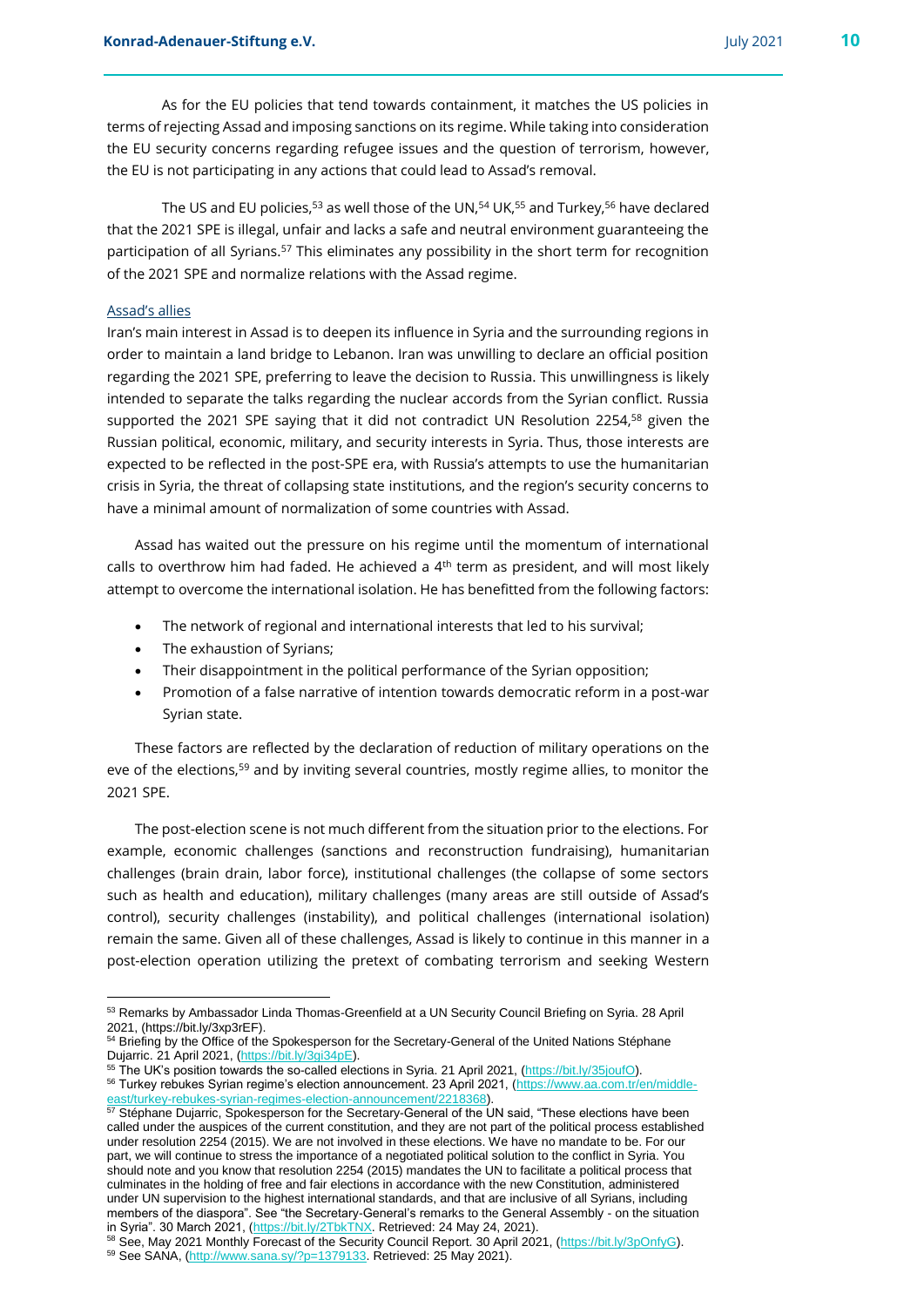cooperation as an entry point for sanctions relief, or at least turning a blind-eye to violating those sanctions. In parallel, he can maintain economic interests in Russia and China as an alternative without raising human rights issues, maneuvering between Iran and Russia according to the interests and challenges arising from their presence in Syria.

Consequently, the longer the conflict continues to be frozen according to the current spheres of influence, the more likely the situation will result in:

- Diminishing of Syria's territorial integrity;
- The continuation of economic decline due to the integrated nature of the economy between the Syrian regions;
- Deterioration of living conditions of the Syrians;
- Postponement of the return of refugees, due to the absence of a political transition according to UN Resolution 2254 that demands a safe environment;
- A likely increase of refugees, reconsidering an alternative to obtain a more sustainable legal and safe status;
- The loss of security and stability, affecting the region as a whole.

#### **Syria in the post-2021 SPE era**

It comes as no surprise that Assad will stay in office with 95.1% of the votes for a  $4<sup>th</sup>$  term, despite all of the abovementioned flaws of the 2021 SPE that has been unanimously described as a farce. Nevertheless, the farcical production of the election process underlined the unwillingness of the regime to convince neither the Syrians nor the international community of the integrity of the 2021 SPE.

The flagrant violations of the 2021 SPE process has even been filmed by regime officers and was later circulated on social media.<sup>60</sup> This clearly showcases Assad's indifference towards the Syrians' perception of the election and towards the international community. He simply ignored their criticism and statements of condemnation. The aggressive speech of Assad after "winning" the SPE sought to convey a message that he is still firmly in the saddle through deterring his opponents. The hardline speech also reflected that Assad has no intention to change his behavior anytime soon. His conduct is based on tightening his security grip internally even in more repressive ways under the national security pretext on one hand, and continuing to stall the peace process under the counter-terrorism pretext on the other hand.

#### The internal atmosphere

The monitoring of the internal politics of the regime in the post-2021 SPE era demonstrates Assad's continuation with the same repressive approach without any changes. Ayman Aldassouky, researcher at the Omran Center, states that Assad is utilizing the slogans of administrative reform and anti-corruption, as "a cover to expand even more the authorities of the president's position at the expense of the prime minister's authorities".<sup>61</sup>

According to informed sources,<sup>62</sup> the Central Commission for Control and Inspection might be transferred from the prime ministers council to become administratively affiliated to the president's office, within the restructuring process of the public sector by "the administrative team" that is nominated and supervised by the president.<sup>63</sup> These measures

<sup>&</sup>lt;sup>60</sup> One of the videos that shows the violations in the election process. It was later published on Facebook [\(https://bit.ly/3q7QNaC.](https://bit.ly/3q7QNaC) Retrieved: 18 June 2021).

 $61$  An interview with Ayman Aldassouky, a Researcher at the Omran Center, for the purpose of this paper on 15 June 2021.

<sup>&</sup>lt;sup>62</sup> According to a participant in the administrative team meetings, who prefers to remain anonymous for security reasons.

<sup>&</sup>lt;sup>63</sup> See, the official page of the Ministry of Administrative Development in Syria on Facebook [\(https://bit.ly/3vxZI69.](https://bit.ly/3vxZI69) Retrieved: 18 June 2021).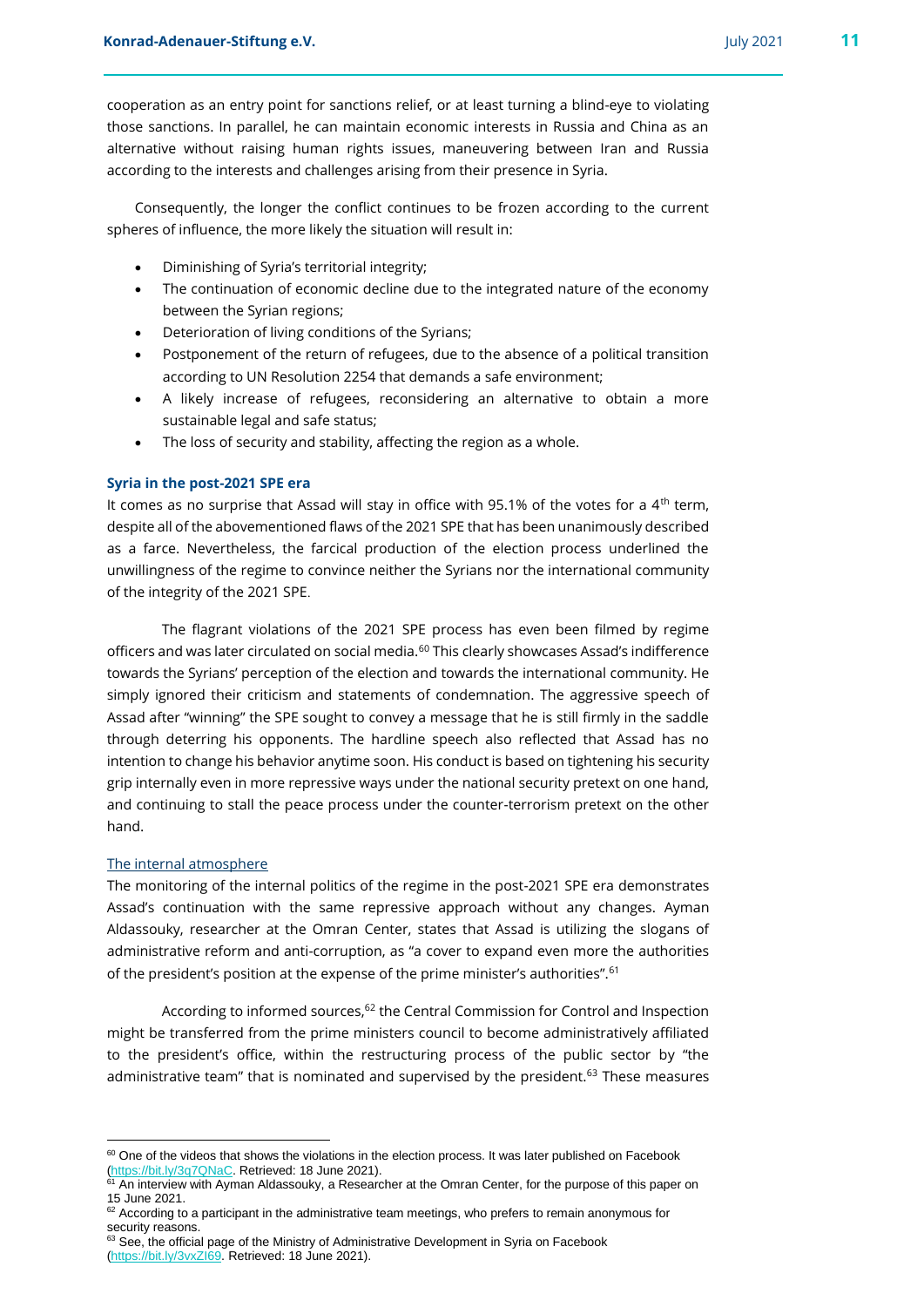would appear as administrative reforms, while in fact, it would increase the president's control over state institutions – not limit them.

As for the security services and the military sector, the recent periodical appointing illustrates the deliberation to not keep a person in a security or military position for more than one or two years. This could be explained by Assad's attempts to retain the security and military networks link to him in person and hinder any potential "loyalty and interests network" in any military or security service.

#### The political atmosphere

Assad's allies continue to interfere in the internal policy of Syria beyond the foreign affairs on the short, mid and long term. This was reflected by a Russian expert's delegation that visited Damascus after the elections to discuss several issues,<sup>64</sup> such as national reconciliation, increasing scholarships of Syrian students to Russia, and developing the public sector in cooperation with the Russian technocrats. Further, an obvious increase of senior Iranian officials visits to Damascus following the 2021 SPE indicates the intensification of Iranian incursion in all Syrian spheres.<sup>65</sup>

In terms of the Russian ally, it is remarkable that Moscow seeks to balance between showing flexibility regarding the fate of Assad, and a military escalation in Idlib at the same time. For instance, Russia likely wanted to demonstrate its willingness for cooperation and, through its military might, its red lines in Syria – in particular to the US new administration on the eve of the first summit meeting between Biden and Putin on 16 June 2021. This was demonstrated by the post-election declaration of the Russian deputy foreign minister Mikhail Bogdanov by stating "early elections in Syria is a possible option".<sup>66</sup> This declaration could be a reaction to the hardline speech of Assad after the elections in a time where Russian diplomatic efforts try to break the regime's international isolation.<sup>67</sup> However, the Russian military intensified its air strikes on southern Idlib (Jabal al-Zawiya region) simultaneously. This escalation could be understood by the Assad constituency as endeavors to restore this region, despite the fact that the regime lacks the necessary economic and military resources for that, and that Idlib is subjected to a Russian-Turkish understanding, which renders an open conflict and reconquest of the territory unlikely, at least in the short term.

As for the position of the new US administration on the 2021 SPE, it did not go beyond statements of condemnation. The US emphasized that it has no intention to normalize ties with Assad anytime soon. The Biden administration renewed the US commitment to support UN Resolution 2254, and to fight ISIS. Besides that, the US clearly focuses on the field of humanitarian response which has been demonstrated by the US declaration on 17 June 2021, which emphasized the exemption of medical aid from any sanction regime in order to enable an appropriate response to the Covid-19 pandemic in Syria.<sup>68</sup>

The 2021 SPE will most likely affect the Syrian peace process, as Assad's staying in office will undermine the UN-led negotiations. Instead, other negotiation tracks in which Moscow has the upper hand, such as the Astana track, might be perked by Assad and his allies. Thus, the international statements denouncing the elections are insufficient, given

<sup>64</sup> See, the official page of the Syrian Ministry of Foreign Affairs on Facebook [\(https://bit.ly/2SGGAWc.](https://bit.ly/2SGGAWc)  Retrieved: 18 June 2021).

<sup>&</sup>lt;sup>65</sup> See the official page of the Presidency of the Council of Ministers in Syria on Facebook [\(https://bit.ly/3gGZpAO.](https://bit.ly/3gGZpAO) Retrieved: 18 June 2021).

 $^{66}$  See The Syrian Observer, "Moscow: Early Elections in Syria as a Possible Option", 4 June 2021[\(https://bit.ly/2UhiDW7.](https://bit.ly/2UhiDW7) Retrieved: 18 June 2021).

 $\frac{67}{67}$  According to a participant in the Syrian-Russian meetings in Damascus who declined to be named for security reasons, "the Russian embassy summoned a Russian delegation that was on a visit to Damascus to the Russian embassy following Bashar al-Assad's speech. The speech considered intransigent toward the political process supported by Russia, the Constitutional Committee track".

<sup>&</sup>lt;sup>68</sup> See Office of Foreign Assets Control, 31 CFR Part 542 - Syrian Sanctions Regulations [\(https://bit.ly/3vBVr1L.](https://bit.ly/3vBVr1L) Retrieved: 18 June 2021).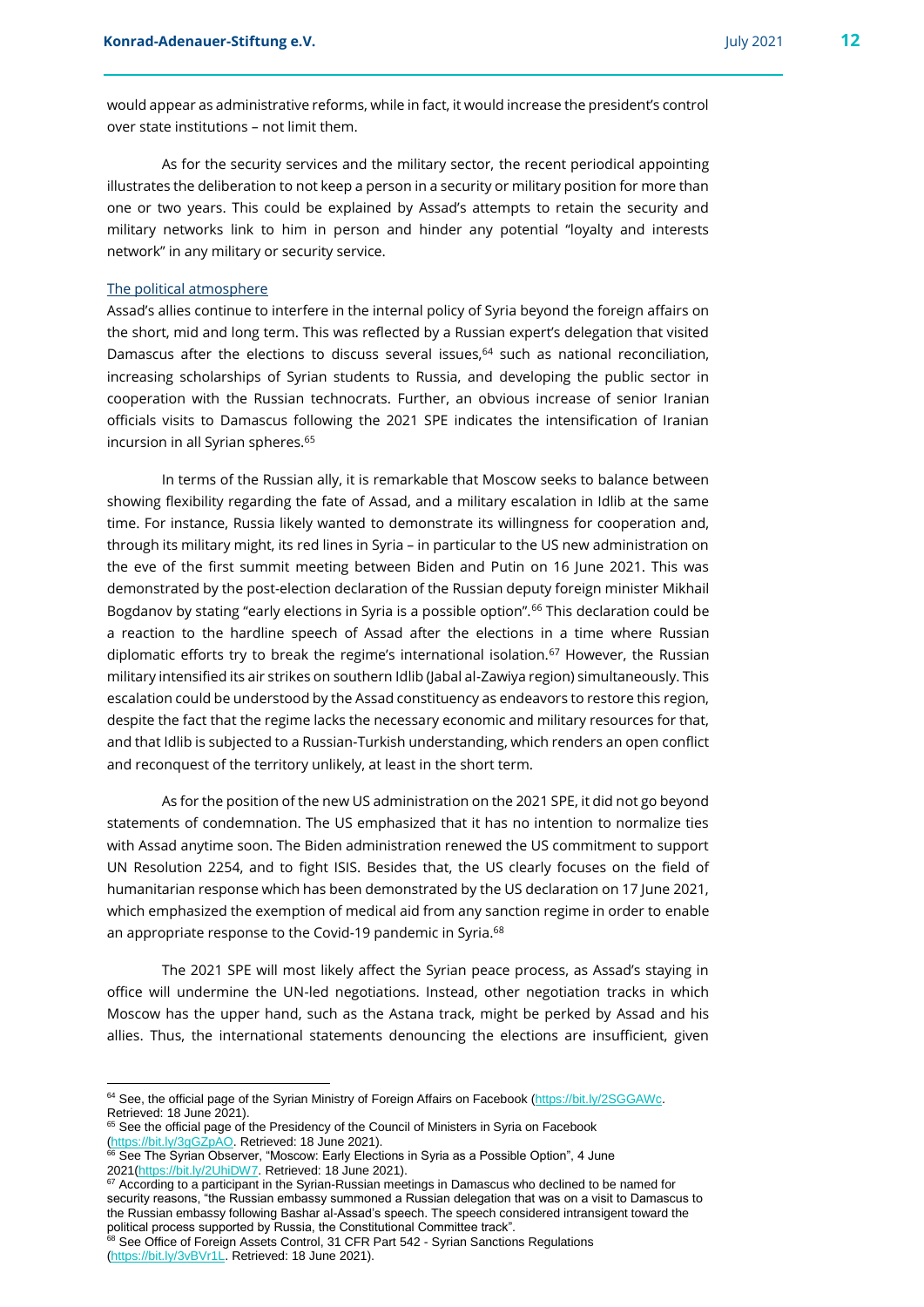Assad's readiness to manipulate UN resolutions. Lest Assad will win a 5th term as president the international community should change its attitude and approach towards the Syrian regime, otherwise it is likely to continue as before.

#### **Recommendations**

- 1. Strengthening international efforts to implement Resolution 2254 that is a democratic transition; neither backing down from the sanctions policy against the Assad regime nor normalizing ties with it. Any retreat in favor of Assad will increase the hardening of his position, which means, a prolonging of conflict and chaos in the region.
- 2. Supporting a safe environment that guarantees freedom and dignity for the return of refugees, based on the full implementation of the Resolution 2254.
- 3. Supporting efforts of accountability and ending impunity through national or international transitional justice mechanisms.
- 4. Expanding the political participation of Syrians in the peace process.
- 5. Supporting a Syrian-Syrian dialogue between the east and west of the Euphrates as well as the rest of the opposition held areas.
- 6. Building an infrastructure for free and fair elections according to UN Resolution 2254, beyond reaction to the strategic action.
- 7. Supporting the bottom-up entities through effective communication with influential people inside Syria and establishing advocacy campaigns with political support.
- 8. Investing in the Syrian civil society effort to grow political awareness beyond humanitarian efforts.
- 9. Establishing political frameworks to include Syrians in the diaspora that could support a peace process which meets Syrians' demands for freedom and dignity.
- 10. Supporting awareness-raising programs on electoral culture for Syrians, at home and abroad, and training cadres to create election campaigns and strengthen constituencies.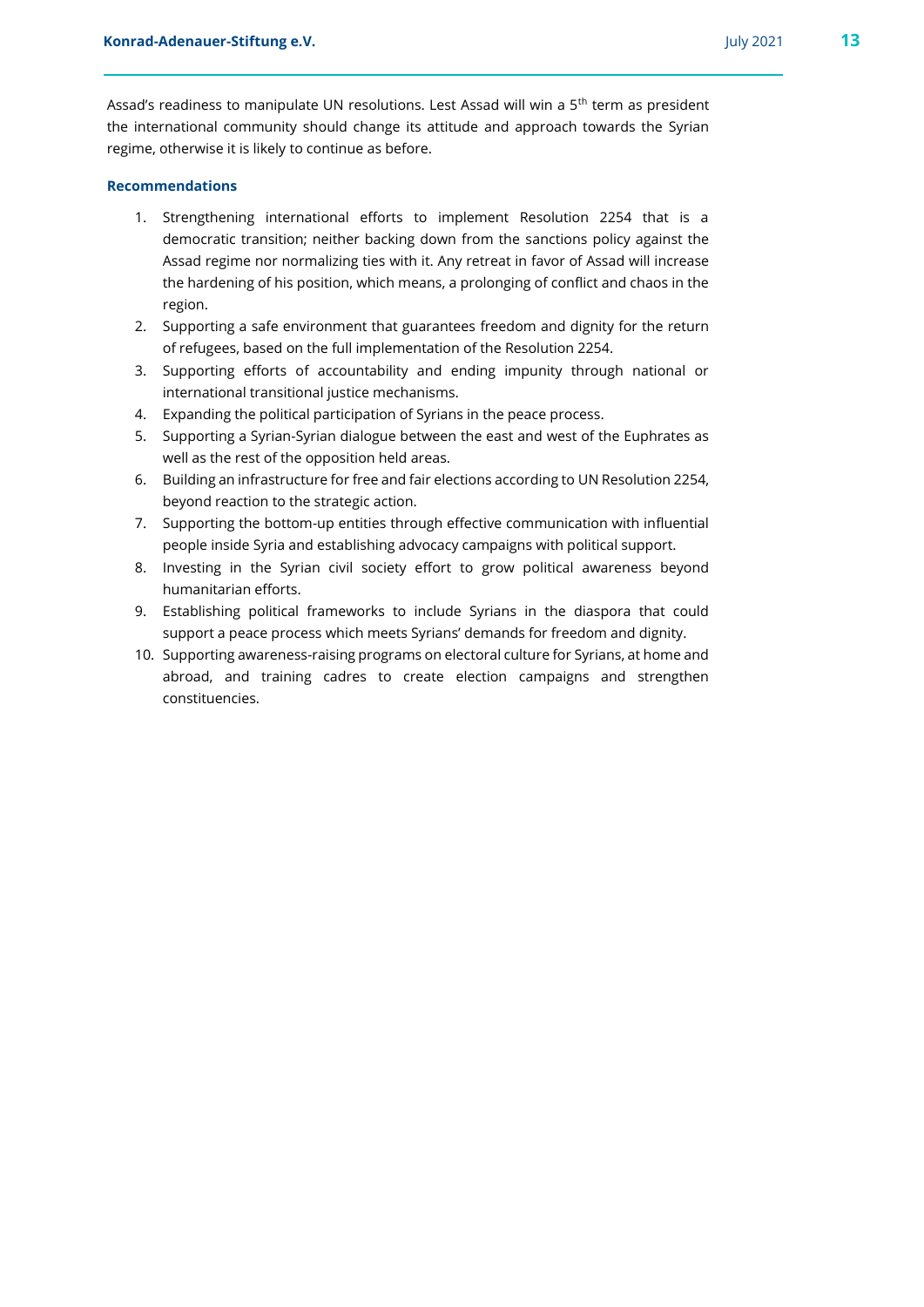#### **Annex I**

| <b>FOCUS GROUP PARTICIPANTS</b> |                                                                    |
|---------------------------------|--------------------------------------------------------------------|
| The participant                 | <b>The description</b>                                             |
| Abdulrahman Al-Haj              | Director of the Syrian Memory Institution, academic                |
| Ammar Kahf                      | Executive Director of Omran Center for Strategic Studies           |
| Ayman Aldassouky                | Researcher, Omran Center                                           |
| Hadia Al Omari                  | Research fellow in Mediation in peace process                      |
| M Hosam Hafez                   | Former Syrian diplomat, lawyer, academic                           |
| Maen Tolla                      | Researcher in the International Relations, Omran Center            |
| Mhd Mounir Al Fakir             | Coordinator in the <b>Syrian Association for Citizen's Dignity</b> |
| Mohamed Sabra                   | Member of the Syrian High Negotiations Committee (HNC)             |
| Omar Abdulaziz Hallaj           | Member of the Syrian Constitutional Committee                      |
| Qutaiba Idlbi                   | Representative of The Syrian Coalition (SNC) in the US             |
| Raghda Zaidan                   | Member of the Syrian Constitutional Committee                      |
| Zaidoun Al-Zoabi                | Independent Expert in Governance                                   |

#### **ANNEX II**

| <b>INTERVIEWERS</b> |                                                                   |
|---------------------|-------------------------------------------------------------------|
| The expert          | The description                                                   |
| Danny Baaj          | Former Syrian diplomat, research fellow                           |
| Hadi Al Bahra       | Co-chair of the Constitutional Committee, former president of SNC |
| Muhsen ALMustafa    | Research assistant, Omran, Malcolm H. Kerr Carnegie               |
| Saad Al Share'a     | Researcher in the Autonomous Administration areas                 |
| Sasha Al-alo        | Researcher, Omran Center                                          |
| Sinan Hatahet       | Research Associate, European University Institute                 |

#### **Omran Center for Strategic Studies**

An independent think tank and policy research center focusing on presenting an objective understanding of Syria and the region to become a reference for public policies impacting the region.

Omran began in November 2013 in Istanbul, Turkey. It publishes studies and policy briefs regarding Syrian and regional affairs in the areas of politics, economic development, and local administration. Omran also conducts round-table discussions, seminars, and workshops that promote a more systematic and methodical culture of decision making among future leaders of Syria.

Omran's outputs support decision making mechanisms, provide practical solutions and policy recommendations to decision makers, identify challenges within the Syrian context, and foresee scenarios and alternative solutions.

Website: www.OmranStudies.org Email: info@OmranDirasat.org